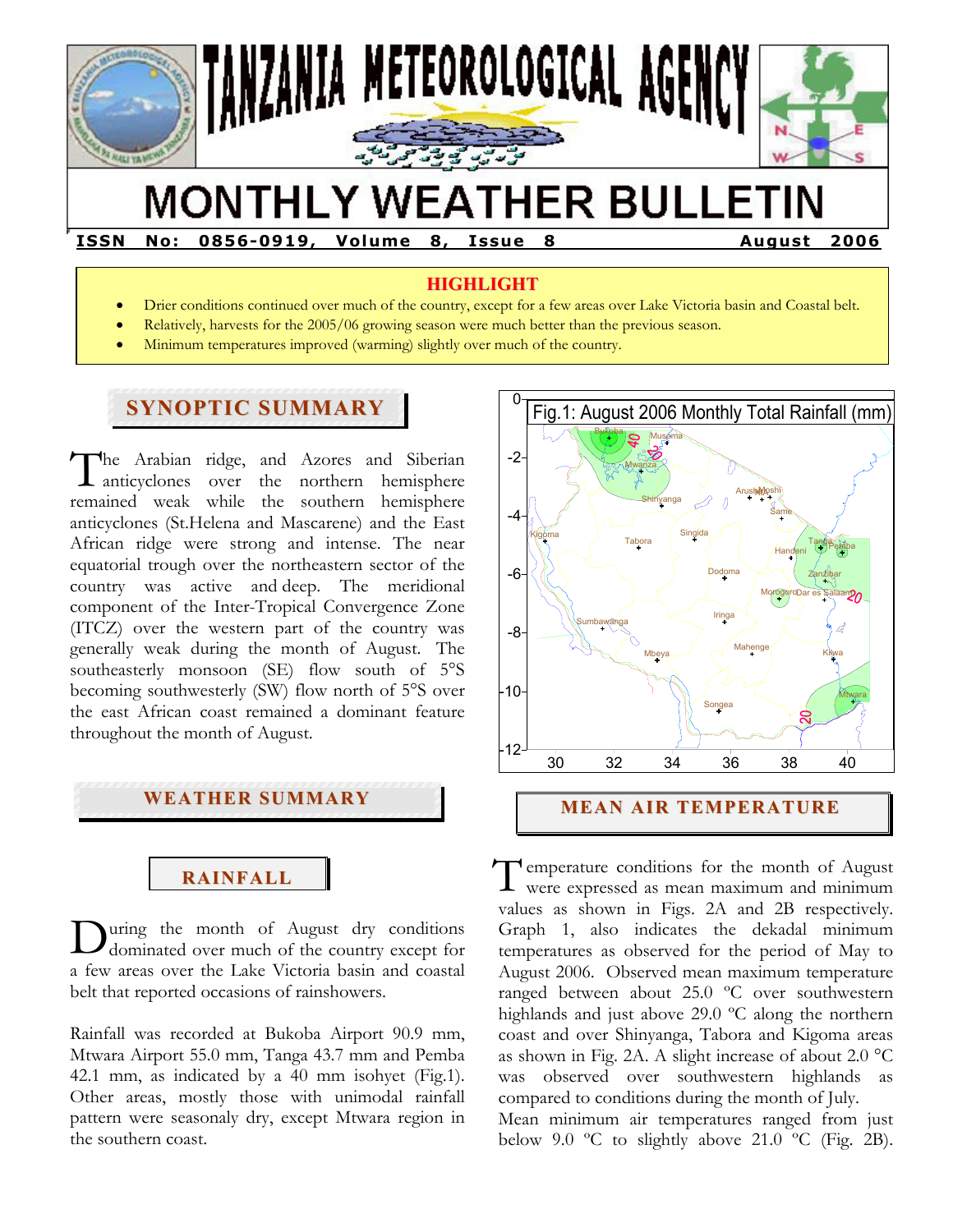

Generally, the country in August experienced a slight warming of about 1.0  $^{\circ}$ C over much of the country, although over the coastal belt cooler conditions (a decrease of about 1.0 °C) were experienced compared to the past month.



Most areas over the highlands in the southwestern (Rukwa, Mbeya and Iringa regions) continued experiencing chilly weather conditions.

Run of mean minimum temperatures for the few selected stations (Graph 1) during May to August 2006 indicates the maximum cooling during July dekad 1, where Mbeya in the southwestern highlands recorded the lowest mean dekadal temperature of about 4.0 °C. For most of the areas the minimum temperatures have improved slightly from third dekad of July and have remained between 10.0 and 20.0 °C.



#### **MEAN SUNSHINE HOURS**

igure 3, indicates the spatial distribution of mean sunshine hours across the country during August. Durations of mean bright sunshine hours F



ranged between about 7 and 10hrs/day. Over a large part of western sector (Kigoma, Rukwa, Mbeya, and Tabora regions), central areas (Singida and Dodoma regions), and parts of southern sector experienced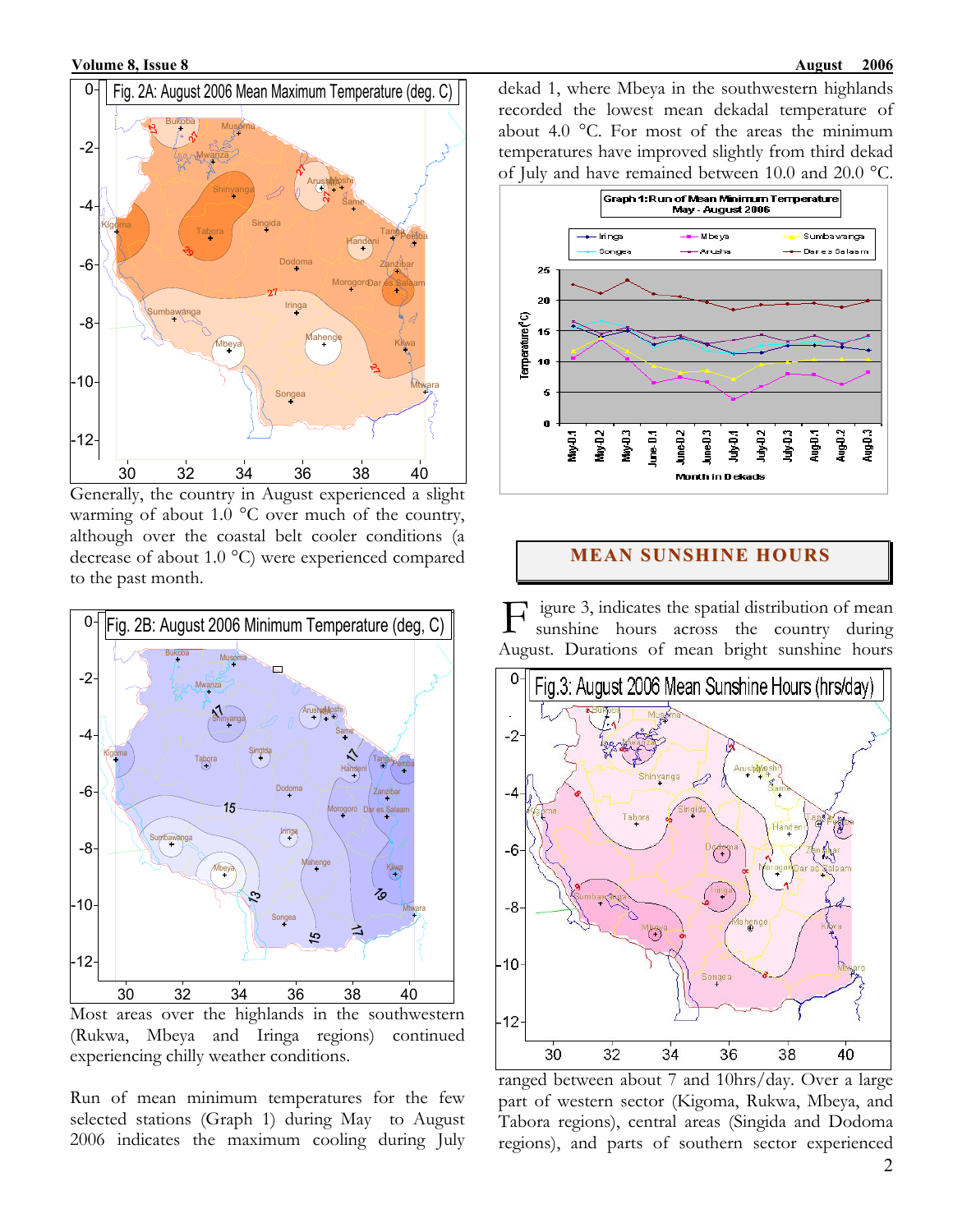#### **Volume 8, Issue 8** August 2006 **August 2006 August 2006**

longer durations of between 8 and 10 daylight hours mainly due to a large decrease in cloudy activities over the areas. Shorter durations of less than 7 hrs/day covered Arusha, Manyara, and Kilimanjaro regions over northeastern areas and similar conditions were also observed in Kagera region.

## **MEAN DAILY WIND SPEED**

ean wind speed across the country ranged from  $\mathbf{M}$ ean wind speed across the country ranged from just below 4 km/hr to 12 km/hr as indicated in Figure 4. The core of maximum speed of about 12 km/hr was located over central areas (Dodoma region), while areas surrounding Songea and Morogoro towns experienced light winds of about 4 km/hr. The increased wind strength mainly over central regions was beneficial to harnessing of wind power for water pumping by use of windmills and raised prospects of dust devils occurrences, wind erosions and higher evaporation rates.



## **SATELLITE INFORMATION**

uring the period it is the peak of the dry season During the period it is the peak of the dry season<br>across the country. Vast areas over central, northeastern, southwestern and western depict low vegetation cover as shown in Figure 5.

The low vegetation cover coloured light brown in Figure 5 recorded a vegetation index less than 20%. Higher vegetation covered mostly the eastern sector and southern areas where the index reached up to 80%. Medium cover bearing indices between 30 and 50% covered parts of western areas. Shallow water fronts and dams appear in red colour.



#### **AGROMETEOROLOGY**

 $\int$  ost areas had cleared off the field activities for Most areas had cleared off the field activities for the season during this month except for a few pocket areas mainly over high altitudes that include Makete district in Iringa region, Rombo district in Kilimanjaro region, Loliondo and Simanjiro in Manyara region and Mbulu in Arusha region where some harvesting activities were being finalized. Farmers over northwestern areas were engaged in planning for the coming season, preparing land and getting seeds.

The month of August 2006 marked the end of monitoring of the 2005/06 annual crop growing season. Relatively, harvests for the 2005/06 growing season were much better than the previous season.

Pasture and water for livestock/wildlife across the country are generally declining as the dry season progresses.